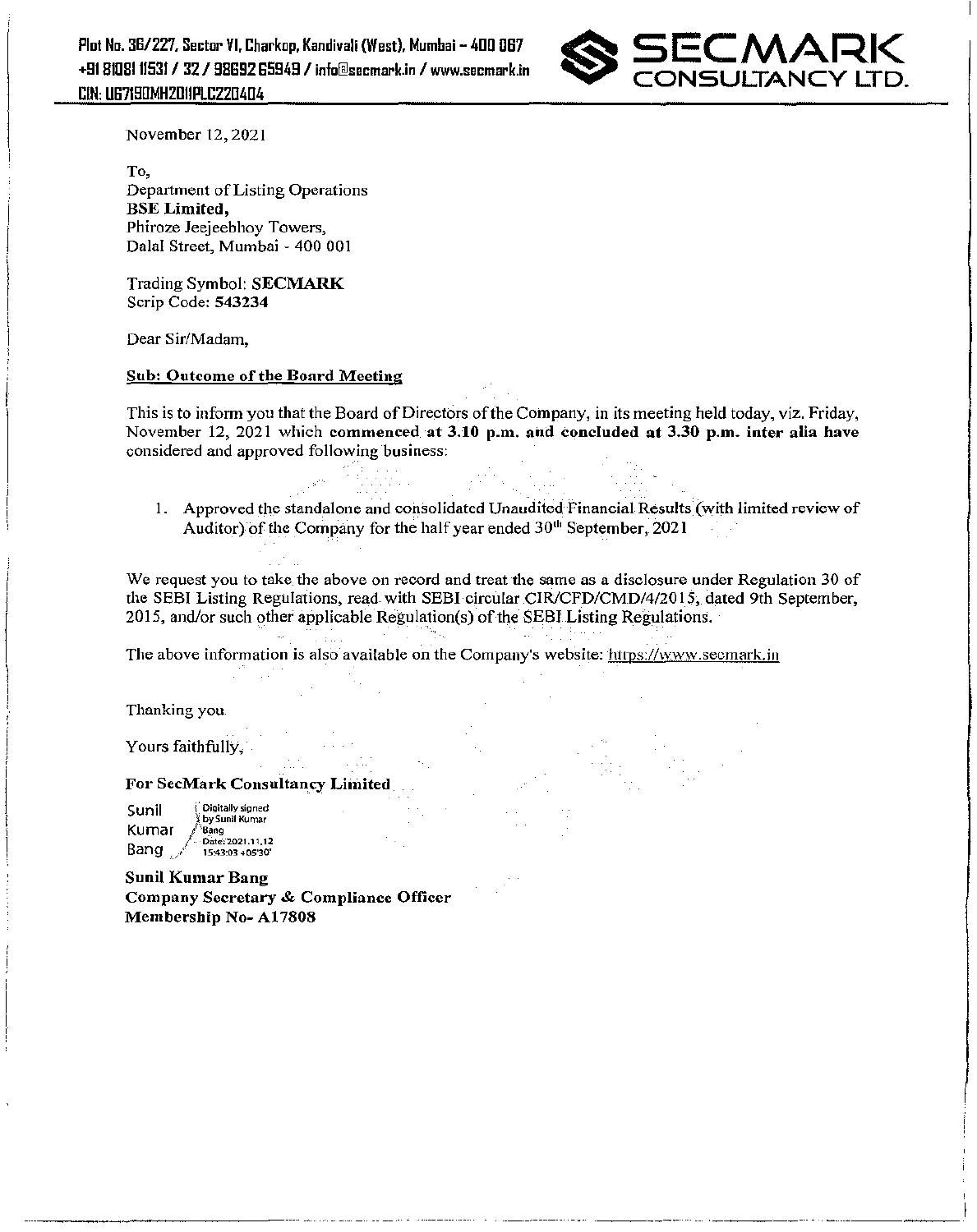### SECMARK CONSULTANCY LIMITED CIN No. U67190MH2011PLC220404 PLOT NO 36/227,RDP-I0, SECTOR-6, CHARKOP, KANDIVALI WEST, MUMBAI- 400067

|                                                                                       | (Rs. in lakhs)                                                                                                    |                                   |                                   |                                 |                                   |
|---------------------------------------------------------------------------------------|-------------------------------------------------------------------------------------------------------------------|-----------------------------------|-----------------------------------|---------------------------------|-----------------------------------|
| Statement of Standalone Unaudited Results for the half year ended 30th September 2021 |                                                                                                                   |                                   |                                   |                                 |                                   |
| Sr.<br>No.                                                                            | <b>Particulars</b>                                                                                                | Half year Ended                   |                                   |                                 | Year Ended                        |
|                                                                                       |                                                                                                                   | 30-Sep-21<br>(Unaudited)          | 31-Mar-21<br>(Unaudited)          | 30-Sep-20<br>(Unaudited)        | 31-Mar-21<br>(Audited)            |
| н                                                                                     | Revenue from operations<br>Other income                                                                           | 513.25<br>23.22                   | 546.33<br>43.61                   | 212.57<br>8.63                  | 758.90<br>52.24                   |
| ш                                                                                     | Total Income (I+II)                                                                                               | 536.46                            | 589.94                            | 221.20                          | 811.14                            |
| IV                                                                                    | Expenses<br>Employee benefits expenses<br>Finance Cost<br>Depreciation and amortization expense<br>Other expenses | 181.11<br>2.14<br>15.55<br>246.96 | 178.53<br>1.51<br>12.56<br>143.13 | 106.48<br>6.87<br>9.48<br>68.44 | 285.01<br>8.38<br>22.04<br>211.57 |
|                                                                                       | Total Expenses                                                                                                    | 445.75                            | 335.73                            | 191.27                          | 527.00                            |
| v                                                                                     | Profit before exceptional iteams & tax (III-IV)                                                                   | 90.71                             | 254.21                            | 29.93                           | 284.13                            |
| VI                                                                                    | <b>Exceptional</b> items                                                                                          | ۰                                 | 1.35                              | 82.95                           | 84.30                             |
| VII                                                                                   | $\text{Profit}$ before tax $(\text{IV} - \text{V})$                                                               | 90.71                             | 252.86                            | (53.02)                         | 199.83                            |
| VIII                                                                                  | Tax Expenses:                                                                                                     |                                   |                                   |                                 |                                   |
|                                                                                       | Income tax                                                                                                        | $\qquad \qquad \blacksquare$      | 62.82                             | 3.36                            | 66.18                             |
|                                                                                       | Deferred tax                                                                                                      | 43.18                             | 0.48                              | (16.37)                         | (15.89)                           |
|                                                                                       | Adjustment for Earlier Year Tax                                                                                   |                                   | (7.76)                            |                                 | (7.76)                            |
|                                                                                       | Profit for the period (VI-VII)                                                                                    | 47.53                             | 197,31                            | (40.01)                         | 157.30                            |
|                                                                                       | Total Paid-up Equity Share Capital (Face Value Rs. 10/- each)                                                     | 412.40                            | 412.40                            | 412.40                          | 412.40                            |
|                                                                                       | Reserves & Surplus excluding Revaluation Reserves                                                                 | ٠                                 | $\tilde{\phantom{a}}$             | ٠                               | 1,669.93                          |
|                                                                                       | Earnings Per Share (of Rs. 10/- each) (not annualized)                                                            |                                   |                                   |                                 |                                   |
|                                                                                       | a. Basic                                                                                                          | 1.15                              | 5.53                              | (1.33)                          | 4.41                              |
|                                                                                       | b. Diluted                                                                                                        | 1.15                              | 5.49                              | (1.32)                          | 4.38                              |

Notes:

1 The above audited results have been reviewed by the Audit Committee and approved in the meeting of Board of Directors held on 12th November 2021 and Statutory Auditors of the Company have carried out audit of the same.

- 2 The figures for half year ended 31st March 2021 are balancing figures between the audited figures of the full financial year and the reviewed year-to-date figures up to the half year of the financial year
- 3 Exceptional item ic1udes [PO Expenses incurred of Rs. 84.30 Lakhs for the year ended 31st March 2021
- 4 Previous year's figures are re-grouped, re-arranged, re-c1assified wherever necessary.



By order of the Board of Directors For SccMark Consultancy Limited

""Ie,"'''''''' JIGNESH ""''''MESH .' MalTA MEHTA' Cot'.l'''.l1'' "~7","+<IS~0"

Jigncsl'Mehta Director DIN : 07929488

Place: Mumbai Dale; 12th November 2021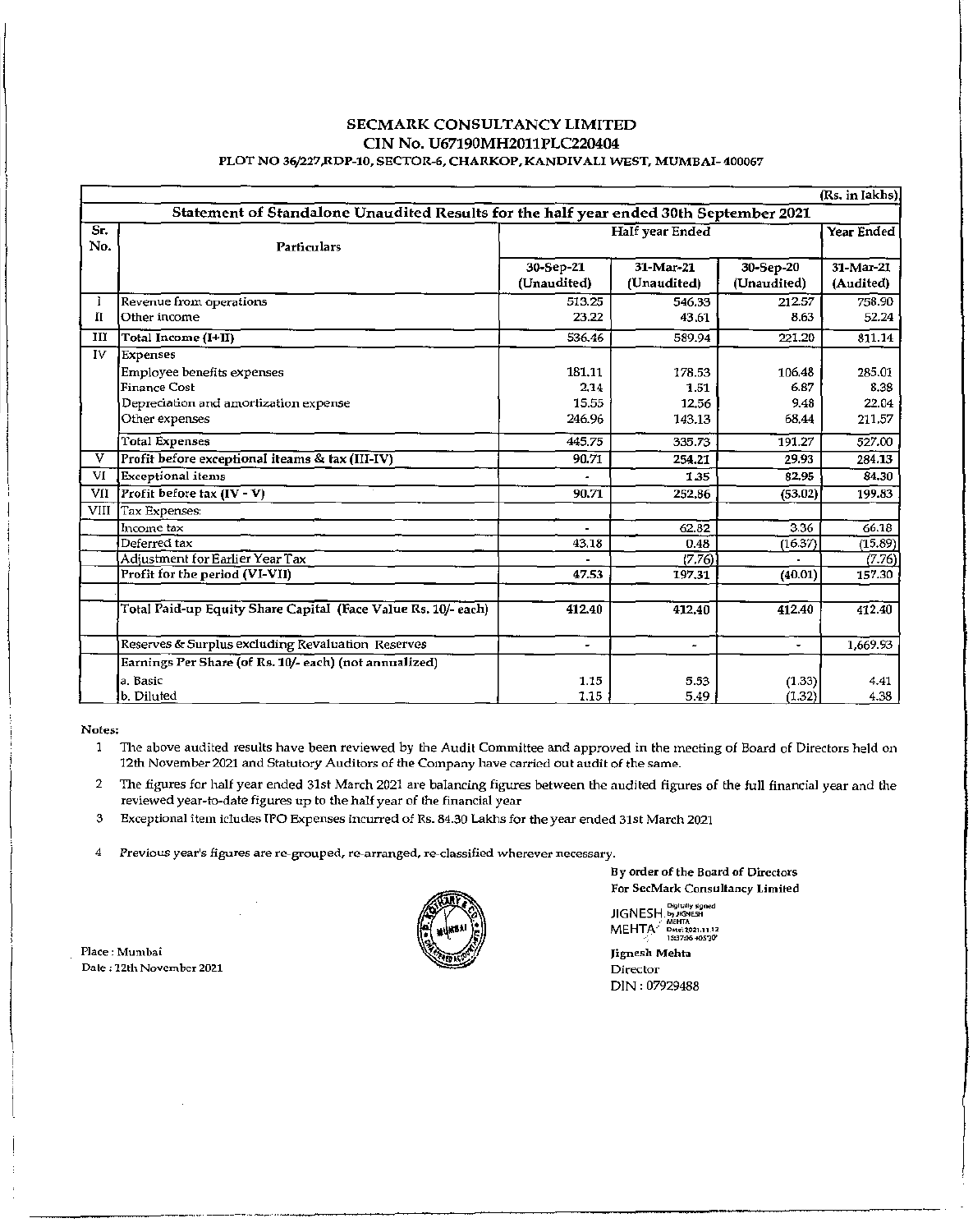#### SECMARK CONSULTANCY LIMITED CIN No. U67190MH2011PLC220404 PLOT NO 36/227, RDP-10, SECTOR-6, CHARKOP, KANDIVALI WEST, MUMBAI-400067 UNAUDITED STATEMENT OF ASSETS & LIABILITIES

(Rs. in lakhs)

| Sr. No       | Particulars                                                         | As at September 30, 2021) | As at March 31, 2021 |
|--------------|---------------------------------------------------------------------|---------------------------|----------------------|
| L.           | EQUITY AND LIABILITIES                                              |                           |                      |
|              |                                                                     |                           |                      |
| 1            | Shareholders' funds                                                 |                           |                      |
|              | Share capital<br>(a)                                                | 412.40                    | 412.40               |
|              | (b)<br>Reserves and surplus                                         | 1,717.45                  | 1,669.93             |
|              |                                                                     | 2,129.85                  | 2,082.33             |
| 2            | Non current liabilities                                             |                           |                      |
|              | Long Term Borrowings<br>(a)                                         |                           |                      |
|              | Deferred Tax Liabilities<br>(b)                                     | 22.05                     |                      |
|              | Long Term Provisions<br>$\left( c\right)$                           | 11.12                     | 11.12                |
|              |                                                                     | 33.16                     | 11.12                |
|              |                                                                     |                           |                      |
| 3            | Current Iiabilities                                                 |                           |                      |
|              | Short-term borrowings<br>(a)                                        |                           | 88.36                |
|              | (b)<br>Trade Payable                                                |                           |                      |
|              | A) total outstanding dues of nucro & small enterprises              |                           |                      |
|              | B) total outstanding dues of creditors other than micro &           | 38.45                     | 26.45                |
|              | small enterprises                                                   |                           |                      |
|              | Other current liabilities<br>$\langle c \rangle$                    | 82.93                     | 120.75               |
|              | (d)<br>Short term provisions                                        | 9.40                      | 5.55                 |
|              |                                                                     | 130.79                    | 241.10               |
|              | TOTAL                                                               | 2.293.81                  | 2,334.55             |
|              |                                                                     |                           |                      |
| П.           | <b>ASSETS</b>                                                       |                           |                      |
| $\mathbf{1}$ | Non current assets                                                  |                           |                      |
|              | Property Plant & Equipment and Intangible Assets<br>(a)             |                           |                      |
|              | (i) Property Plant & Equipment                                      | 199.62                    | 180.71               |
|              | (ii) Intangible assets                                              | 800.67                    |                      |
|              | Non current investments<br>(b)                                      | 66.50                     | 66.50<br>21.14       |
|              | (c)<br>Deferred Tax Assets (Net)<br>(d)<br>Other Non Current Assets | 807.96                    |                      |
|              |                                                                     | 1,874.75                  | 1,831.94<br>2,100.29 |
| 2            | Current assets                                                      |                           |                      |
|              | Trade receivables<br>(a)                                            | 125.97                    | 208.89               |
|              | Cash and Cash Equivalents<br>(b)                                    | 114.37                    | 0.92                 |
|              | $\left( c \right)$<br>Short term loans and advances                 | 178.71                    | 24.45                |
|              |                                                                     | 419.06                    | 234.26               |
|              |                                                                     |                           |                      |
|              | TOTAL                                                               | 2,293.81                  | 2,334.55             |



Place: Mumbai Date: 12th November 2021 By order of the Board of Directors For SecMark Consultancy Limited

 $\begin{array}{r} \left\{ \begin{array}{c} \text{Digitally signed} \\ \text{JIGNESH}, \text{by JIGNESH} \end{array} \right. \\ \text{MEHTA}^{\text{S}-\text{MEHTA}}_{\text{DSE2O21.11,12}} \\ \text{MEHTA}^{\text{S}-\text{Date2O21.11,12}}_{\text{D537:27+05'30'}} \end{array} \end{array}$ Jignesh Mehta

Director DIN: 07929488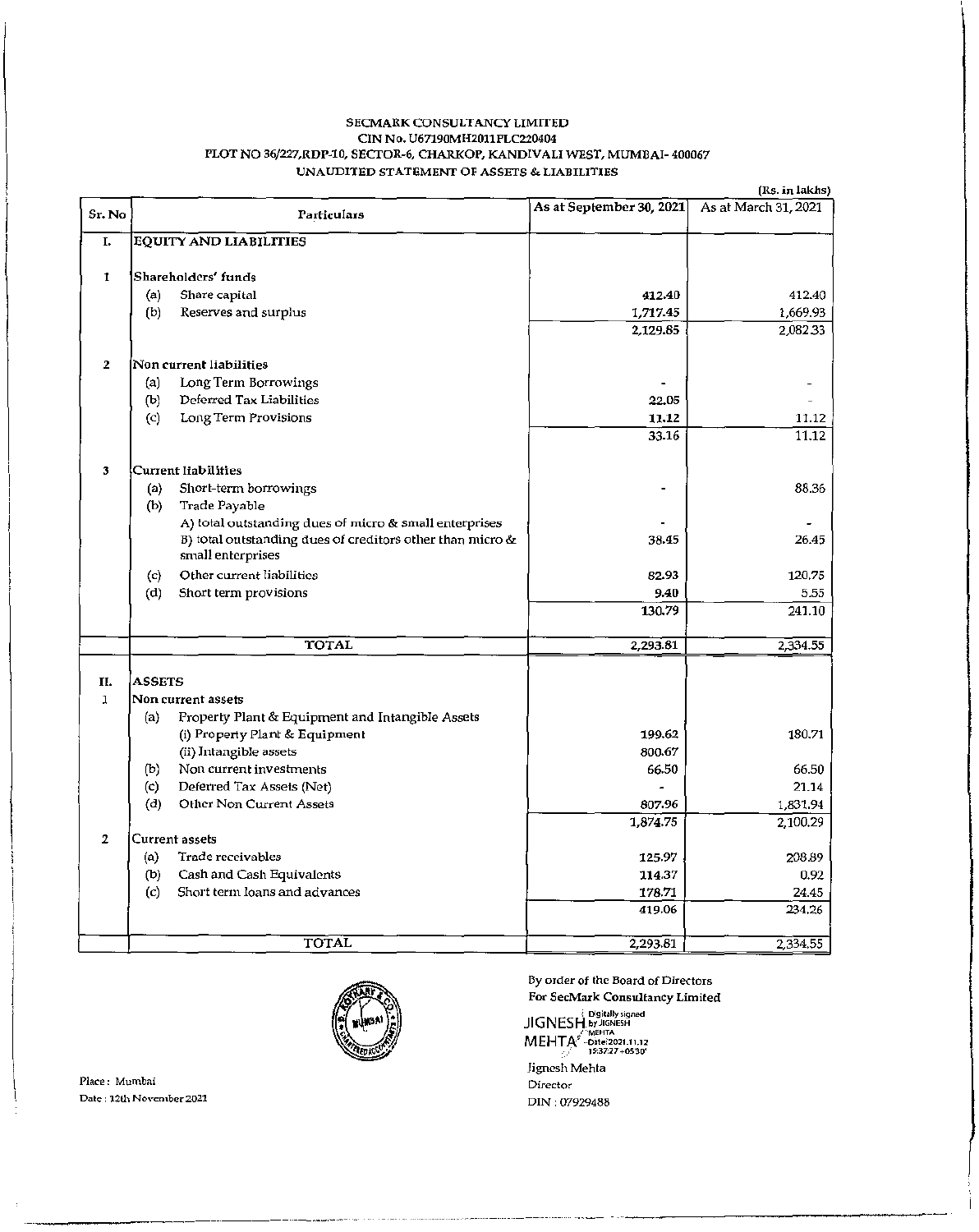| SECMARK CONSULTANCY LIMITED                                                            |                                                              |                     |
|----------------------------------------------------------------------------------------|--------------------------------------------------------------|---------------------|
| CIN No. U67190MH2011PLC220404                                                          |                                                              |                     |
| UNAUDITED CASH FLOW STATEMENT FOR THE HALF YEAR ENDED SEPTEMBER 30, 2021               |                                                              |                     |
|                                                                                        |                                                              | $(Rs.$ in $lakkls)$ |
| Particulars                                                                            | For the period ended For the period ended<br>30th Sept, 2021 | 30th Sept, 2020     |
| A. Cash Flow From Operating Activities :                                               |                                                              |                     |
| Net profit before tax as per statement of profit and loss<br><u> Adjustments for :</u> | 90.71                                                        | (53.02)             |
| Depreciation                                                                           | 15.55                                                        | 9.48                |
| Interest Income                                                                        | (21.42)                                                      | (8.63)              |
| Gratuity Provision                                                                     |                                                              |                     |
| Interest Expenses                                                                      | 2.14                                                         | 6.87                |
| Operating Cash Flow Before Working Capital Changes                                     | 86.98                                                        | (45.29)             |
| Changes in current assets and liabilities                                              |                                                              |                     |
| (Increase)/ Decrease in Trade receivables                                              | 82.92                                                        | 52.35               |
| (Increase)/ Decrease loans and advances & Other Current Assets                         | (141.22)                                                     | (31.65)             |
| [Increase/ (Decrease) in other current Liabilities & Provisions                        | 14.45                                                        | 56.20               |
| <b>Cash Generated From Operations</b>                                                  | 43.13                                                        | 31.61               |
| Payment of Taxes (Net of Refunds)                                                      | (36.41)                                                      | (12.19)             |
| Net Cash Flow From Operating Activities (A)                                            | 6.72                                                         | 19.41               |
| B. Cash Flow From Investing Activities:                                                |                                                              |                     |
| (Purchase)/ Sale of Fixed Assets                                                       | (835.13)                                                     | (0.59)              |
| (Increase)/ Decrease in Fixed Deposits):                                               | 1,010.94                                                     | (102.60)            |
| (Purchase)/ Sale of Investments (net)                                                  |                                                              |                     |
| Interest received from Fixed Deposit and Bonds                                         | 21.42                                                        | 8.63                |
| Net Cash Flow From Investment Activities (B)                                           | 197.23                                                       | (94.56)             |
| C. Cash Flow From Financing Activities:                                                |                                                              |                     |
| (Repayment) / Proceed of borrowings from Banks/Others                                  | (88.36)                                                      | 82.47               |
| IPO Proceeds from issue of Equity Shares including premium                             |                                                              | 1,462.70            |
| Interest on short term borrowing                                                       | (2.14)                                                       | (6.87)              |
| Net Cash From / (Used In) Financing Activities (C)                                     | (90.50)                                                      | 1,538.30            |
| Net Increase In Cash Or Cash Equivalents (A+B+C)                                       | 113.46                                                       | 1,463,15            |
| Cash And Cash Equivalents At The Beginning Of The Year                                 | 0.92                                                         | 0.92                |
| Cash And Cash Equivalents As At The End Of The Year                                    | 114.37                                                       | 1,464.07            |



Place: Mumbai DM.: 12lh *Novemhor Z021*  By order of the Board of Directors For SecMark Consultancy Limited

JIGNESH?:l'~,::,>;~g,'::'r"~b' MEHTA ~,:';:':o',~;::

Jignesh Mehta Director DIN : 07929488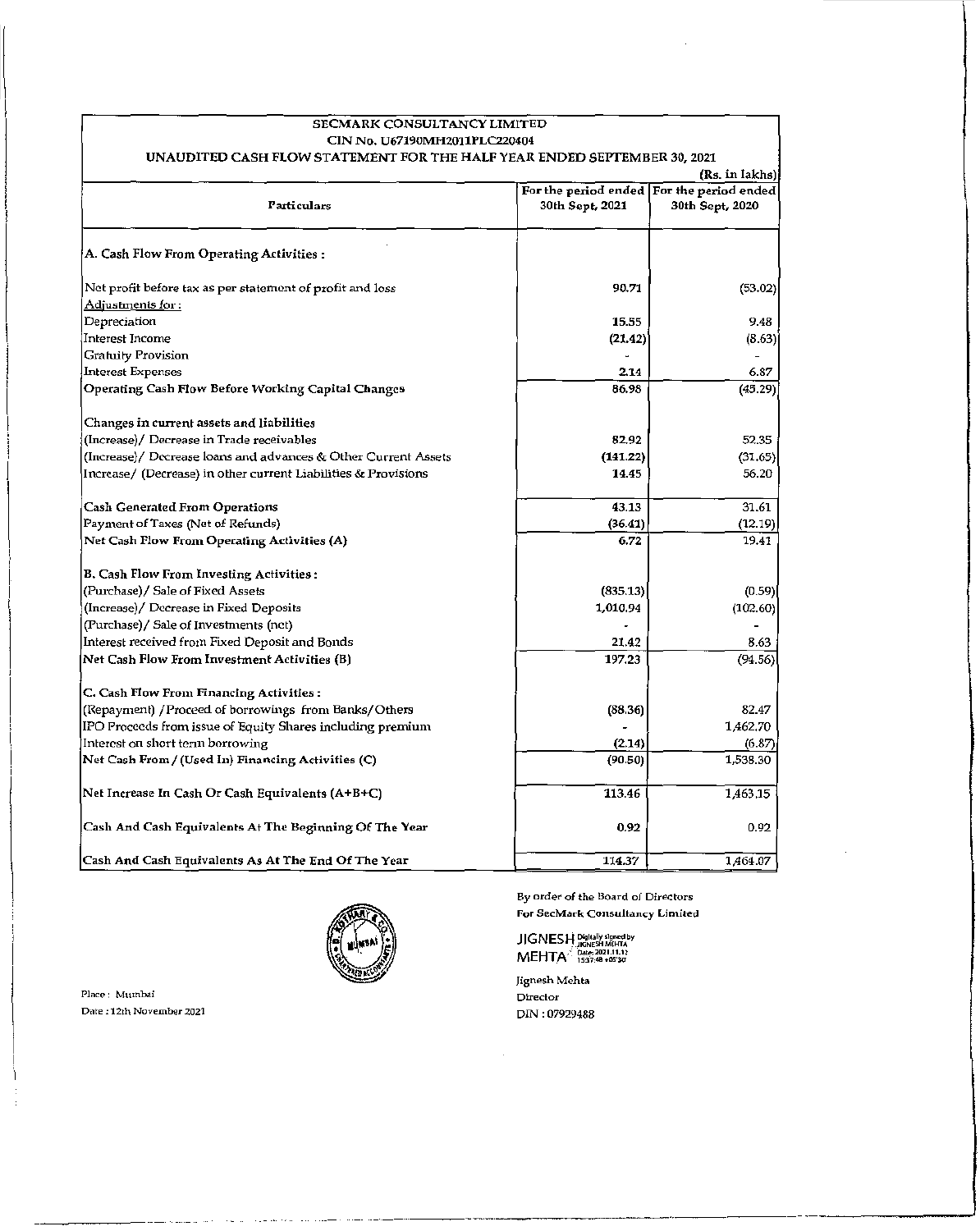#### **SECMARK CONSULTANCY LIMITED** CIN No. U67190MH2011PLC220404 PLOT NO 36/227, RDP-10, SECTOR-6, CHARKOP, KANDIVALI WEST, MUMBAI-400067

|                                                                                          | Rs. In Lakhs                                                  |                          |                          |                          |                        |  |
|------------------------------------------------------------------------------------------|---------------------------------------------------------------|--------------------------|--------------------------|--------------------------|------------------------|--|
| Statement of Consolidated Unaudited Results for the half year ended 30th September, 2021 |                                                               |                          |                          |                          |                        |  |
| Sr.<br>No.                                                                               | <b>Particulars</b>                                            |                          | Half year Ended          |                          |                        |  |
|                                                                                          |                                                               | 30-Sep-21<br>(Unaudited) | 31-Mar-21<br>(Unaudited) | 30-Sep-20<br>(Unaudited) | 31-Mar-21<br>(Audited) |  |
|                                                                                          | Revenue from operations                                       | 513.25                   | 546.33                   | 212.57                   | 758.90                 |  |
| П                                                                                        | Other income                                                  | 23.22                    | 43.67                    | 8.63                     | 52.30                  |  |
| ÌП                                                                                       | Total Income (I+II)                                           | 536.46                   | 590.00                   | 221.20                   | 811.20                 |  |
| 1V                                                                                       | Expenses                                                      |                          |                          |                          |                        |  |
|                                                                                          | <b>Employee benefits expenses</b>                             | 181.07                   | 178,53                   | 106.48                   | 285.01                 |  |
|                                                                                          | <b>Finance Cost</b>                                           | 2.14                     | 1.51                     | 6.87                     | 8.38                   |  |
|                                                                                          | Depreciation and amortization expense                         | 15.55                    | 12.56                    | 9.48                     | 22.04                  |  |
|                                                                                          | Other expenses                                                | 246.93                   | 143.19                   | 68.44                    | 211.62                 |  |
|                                                                                          | <b>Total Expenses</b>                                         | 445.69                   | 335.78                   | 191.27                   | 527.06                 |  |
| v                                                                                        | Profit before exceptional iteams & tax (III-IV)               | 90.77                    | 254.21                   | 29.93                    | 284.14                 |  |
| VI                                                                                       | <b>Exceptional</b> items                                      |                          | 1.35                     | 82.95                    | 84.30                  |  |
| VII                                                                                      | $\sqrt{\text{Profit before tax}(\text{IV} - \text{V})}$       | 90.77                    | 252.86                   | (53.02)                  | 199.84                 |  |
| VIII                                                                                     | Tax Expenses:                                                 |                          |                          |                          |                        |  |
|                                                                                          | Income tax                                                    |                          | 62.82                    | 3.36                     | 66.18                  |  |
|                                                                                          | Deferred tax                                                  | 43.18                    | 0.49                     | (16.37)                  | (15.89)                |  |
|                                                                                          | Adjustment for Earlier Year Tax                               |                          | (7.76)                   |                          | (7.76)                 |  |
|                                                                                          | Profit for the period (VI-VII)                                | 47.59                    | 197.30                   | (40.01)                  | 157.30                 |  |
|                                                                                          |                                                               |                          |                          |                          |                        |  |
|                                                                                          | Total Paid-up Equity Share Capital (Face Value Rs. 10/- each) | 412.40                   | 412.40                   | 412.40                   | 412,40                 |  |
|                                                                                          | Reserves & Surplus excluding Revaluation Reserves             | $\overline{a}$           |                          | ٠                        | 1,670.14               |  |
|                                                                                          | Earnings Per Share (of Rs. 10/- each) (not annualized)        |                          |                          |                          |                        |  |
|                                                                                          | a. Basic                                                      | 1.15                     | 5.53                     | (1.33)                   | 4.41                   |  |
|                                                                                          | b. Diluted<br>$\overline{m}$                                  | 1.15                     | 5.49                     | (1.32)                   | 4.38                   |  |

'EPS for half yealy are not annualized.

Notes:

1 The above unaudited results have been reviewed by the Audit Committee and approved in the meeting of Board of Directors held on 12th November, 2021 and Statutory Auditors of the Company have carried out audit of the same.

- 2 The figures for half year ended 31st March, 2021 and 31st March, 2020 are balancing figures between the audited figures of the full financial year and the reviewed year-to-date figures up to the half year of the financial year.
- Exceptional item icludes IPO Expenses incurred of Rs. 84.30 Lakhs for the year ended 31st March 2021  $\bf 3$

Previous year's figures are re-grouped, re-arranged, re-classified wherever necessary. 4

5 The Sharcs of the company were listed on 01st Oct, 2020 and practise of half yearly closing have been recently adopted

By order of the Board of Directors For SecMark Consultancy Limited

JIGNESH Pigitally signed by MEHTA Peter 2021.11.12

Jignesh Mehta Director DIN: 07929488

Place : Mumbai Date: 12th November 2021

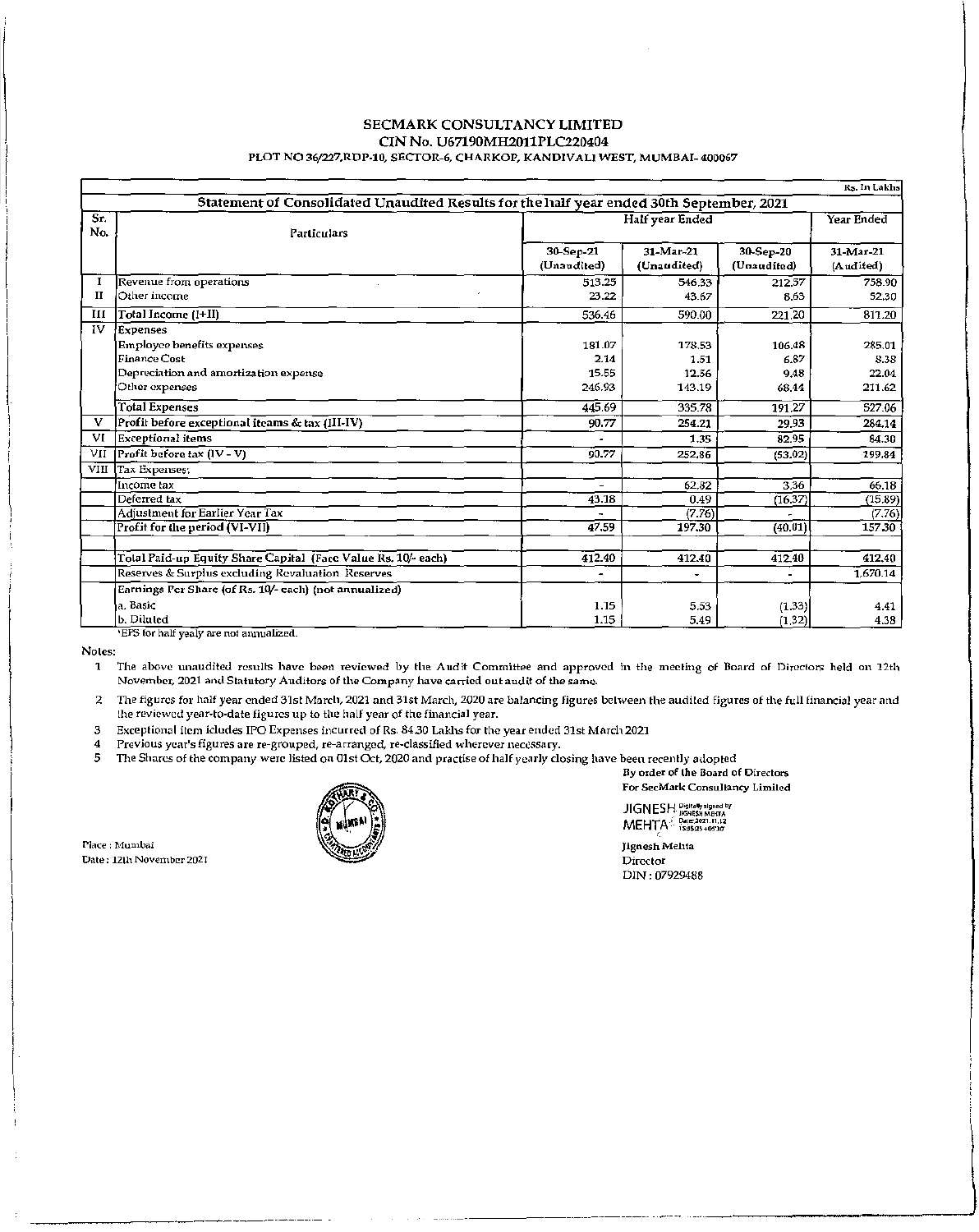#### SECMARK CONSULTANCY LIMITED CIN No. U67190MH2011PLC220404 PLOT NO 36/227,RDP-l0, SECfOR-6, CHARKOP, KANDIVALI WEST, MUMBAI- 400067

### UNAUDITED CONSOLIDATED STATEMENT OF ASSETS & LIABILITIES

| Sr. No       | Particulars                                                                    | As at September 30, 2021 | Rs. In Lakhs<br>As at March 31, 2021 |
|--------------|--------------------------------------------------------------------------------|--------------------------|--------------------------------------|
| I.           | <b>EQUITY AND LIABILITIES</b>                                                  |                          |                                      |
| 1            | Shareholders' funds                                                            |                          |                                      |
|              | Share capital<br>(a)                                                           | 412.40                   | 412.40                               |
|              | (b)<br>Reserves and surplus                                                    | 1,717.73                 | 1,670.14                             |
|              |                                                                                | 2,130.13                 | 2,082.54                             |
| $\mathbf{z}$ | Non current liabilities                                                        |                          |                                      |
|              | Long Term Borrowings<br>(a)                                                    |                          |                                      |
|              | Deferred Tax Liabilities<br>(b)                                                | 22.05                    |                                      |
|              | Long Term Provisions<br>(c)                                                    | 11.12                    | 11.12                                |
|              |                                                                                | 33.16                    | 11.12                                |
| 3            | <b>Current liabilities</b>                                                     |                          |                                      |
|              | Short-term borrowings<br>(a)                                                   |                          | 88.36                                |
|              | Trade Payable<br>(b)                                                           |                          |                                      |
|              | A) total outstanding dues of micro & small enterprises                         |                          |                                      |
|              | B) total outstanding dues of creditors other than micro &<br>small enterprises | 38.45                    | 26.45                                |
|              | Other current liabilities<br>(c)                                               | 82.95                    | 120.80                               |
|              | (d)<br>Short term provisions                                                   | 9,40                     | 5.55                                 |
|              |                                                                                | 130.80                   | 241.16                               |
|              | <b>TOTAL</b>                                                                   | 2,294.10                 | 2,334.81                             |
| II.          | <b>ASSETS</b>                                                                  |                          |                                      |
| 1            | Non current assets                                                             |                          |                                      |
|              | Fixed assets<br>(a)                                                            |                          |                                      |
|              | (i) Tangible assets                                                            | 199.62                   | 180.71                               |
|              | (ii) Intangible assets                                                         | 800.67                   |                                      |
|              | Non current investments<br>(b)                                                 | 65.70                    | 65.70                                |
|              | Deferred Tax Assets (Net)<br>(c)                                               |                          | 21.14                                |
|              | Other Non Current Assets<br>(d)                                                | 807.96<br>1,873.95       | 1,831.94                             |
| 2            | Current assets                                                                 |                          | 2,099.49                             |
|              | Trade receivables<br>(a)                                                       | 125.97                   | 208.89                               |
|              | Cash and Cash Equivalents<br>(b)                                               | 115.43                   | 1,98                                 |
|              | Short term loans and advances<br>$\left( c\right)$                             | 178.74                   | 24.45                                |
|              |                                                                                | 420.15                   | 235.32                               |
|              | <b>TOTAL</b>                                                                   | 2,294.10                 | 2.334.81                             |



By order of the Board of Directors For SecMark Consultancy Limited

JIGNESH PISIMIYA gred by MEHTA<sup>2</sup> - Date: 2021.11.12

Jigncsh Mehta **Director** DIN ; 07929488

Place: Mumbai Date: 12th November 2021

 $\left\{ \right.$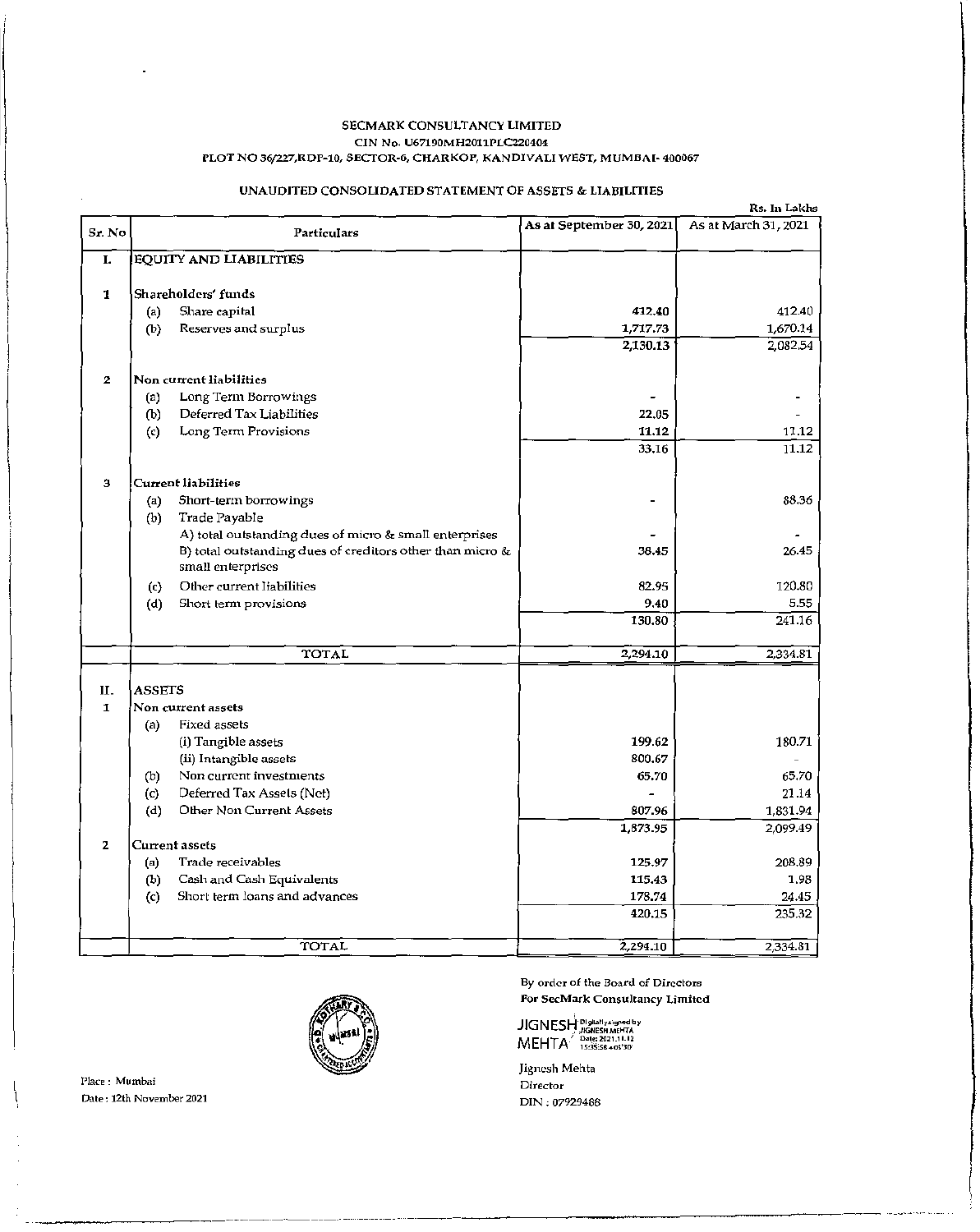| SECMARK CONSULTANCY LIMITED                                                            |                                         |                                         |
|----------------------------------------------------------------------------------------|-----------------------------------------|-----------------------------------------|
| CIN No. U67190MH2011PLC220404                                                          |                                         |                                         |
| UNAUDITED CONSOLIDATED CASH FLOW STATEMENT FOR THE HALF YEAR ENDED SEPTEMBER 30, 2021  |                                         |                                         |
|                                                                                        |                                         | Rs. In Lakhs                            |
| Particulars                                                                            | For the period ended<br>30th Sept, 2021 | For the period ended<br>30th Sept, 2020 |
| A. Cash Flow From Operating Activities :                                               |                                         |                                         |
| Net profit before tax as per statement of profit and loss<br><u> Adjustments for :</u> | 90.77                                   | (53.02)                                 |
| Depreciation                                                                           | 15.55                                   | 9.48                                    |
| <b>Interest Income</b>                                                                 | (21.42)                                 | (8.63)                                  |
| Gratuity Provision                                                                     |                                         |                                         |
| <b>Interest Expenses</b>                                                               | 2.14                                    | 6.87                                    |
| Operating Cash Flow Before Working Capital Changes                                     | 87.05                                   | (45.29)                                 |
| Changes in current assets and liabilities                                              |                                         |                                         |
| (Increase)/ Decrease in Trade receivables                                              | 82.92                                   | 52.35                                   |
| (Increase)/ Decrease loans and advances & Other Current Assets                         | (141.25)                                | (31.65)                                 |
| Increase/ (Decrease) in other current Liabilities & Provisions                         | 14.41                                   | 56.20                                   |
| <b>Cash Generated From Operations</b>                                                  | 43.13                                   | 31.61                                   |
| Payment of Taxes (Net of Refunds)                                                      | (36.41)                                 | (12.19)                                 |
| Net Cash Flow From Operating Activities (A)                                            | 6.72                                    | 19,41                                   |
| B. Cash Flow From Investing Activities:                                                |                                         |                                         |
| (Purchase)/ Sale of Fixed Assets                                                       | (835.13)                                | (0.59)                                  |
| (Increase)/ Decrease in Fixed Deposits                                                 | 1,010.94                                | (102.60)                                |
| (Purchase)/ Sale of Investments (net)                                                  |                                         |                                         |
| Interest received from Fixed Deposit and Bonds                                         | 21.42                                   | 8.63                                    |
| Net Cash Flow From Investment Activities (B)                                           | 197.23                                  | (94.56)                                 |
| C. Cash Flow From Financing Activities:                                                |                                         |                                         |
| (Repayment) / Proceed of borrowings from Banks/Others                                  | (88.36)                                 | 82.47                                   |
| IPO Proceeds from issue of Equity Shares including premium                             |                                         | 1,462.70                                |
| Interest on short term borrowing                                                       | (2.14)                                  | (6.87)                                  |
| Net Cash From / (Used In) Financing Activities (C)                                     | (90.50)                                 | 1,538.30                                |
| [Net Increase In Cash Or Cash Equivalents (A+B+C)]                                     | 113.46                                  | 1,463.15                                |
| Cash And Cash Equivalents At The Beginning Of The Year                                 | 1.98                                    | 1.93                                    |
| Cash And Cash Equivalents As At The End Of The Year                                    | 115.43                                  | 1,465.08                                |



By order of the Board of Directors For SecMark Consultancy Limited

olgitally signed<br>JIGNESH by Jignesh MEHTA Date: 2021.11.12<br>15:36:24 + 05'30' Jignesh Mehta Director DIN; *07929488* 

 $\mathit{Place}:$  Mumbai Date, 12th November 2021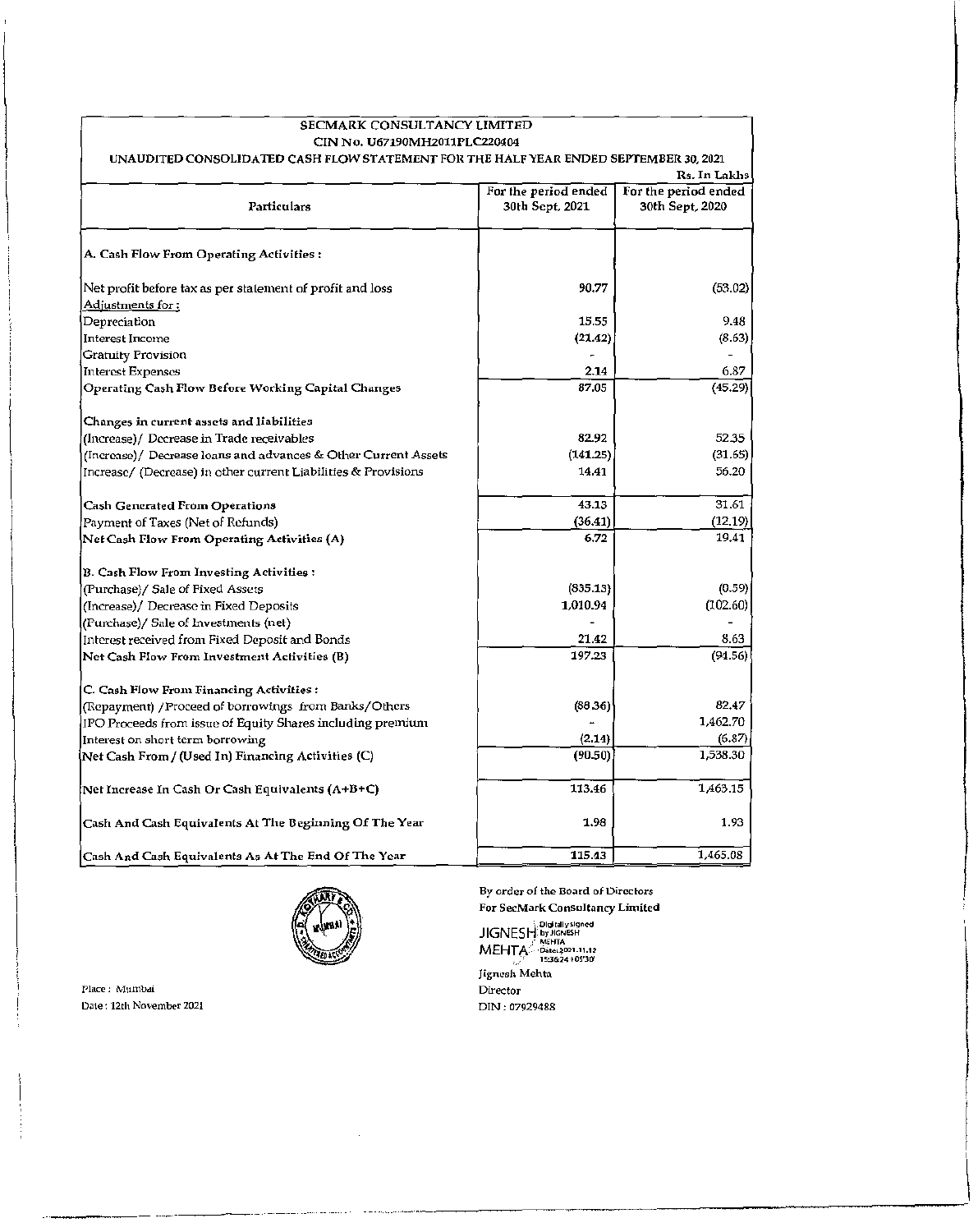

## **D. KOTHARY &** co. Chartered Accountants

Independent Auditor's Review Report on the Half Year Unaudited Standalone Financial Results of the Company Pursuant to the Regulntion 33 of the SEBI (Listing Obligations and Disclosure Requirements) Regulations, 2015, as amended

### Review Report to The Board of Directors SecMark Consultancy Limited

- 1. We have reviewed the accompanying statement of unaudited standalone financial results of SecMark Consultancy Limited (the 'Company') for half year ended September 30, 2021 (the "Statement") attached herewith, being submitted by the Company pursuant to the requirements of Regulation 33 of the SEBI (Listing Obligations and Disclosure Requirements) Regulations, 2015, as amended ('the Regulation').
- 2. This Statement, which is the responsibility of the Company's Management and approved by the Company's Board of Directors, has been prepared in accordance with the recognition and measurement principles laid down in Accounting Standard 25, (AS 25) "Interim Financial Reporting" prescribed under Section 133 of the Companies Act, 2013 as amended, read with relevant rules issued thereunder and other accounting principles generally accepted in India. Our responsibility is to express a conclusion on the Statement based on our review.
- 3. We conducted our review of the Statement in accordance with the Standard on Review Engagements (SRE) 2410, "Review of Interim Financial Information Performed by the Independent Auditor of the Entity" issued by the Institute of Chartered Accountants of India. This standard requires that we plan and perform the review to obtain moderate assurance as to whether the Statement is free of material misstatement. A review is limited primarily to inquiries of company personnel and analytical procedures applied to financial data: and thus provides less assurance than an audit. We have not performed an audit and accordingly, we do not express an audit opinion.
- 4. Based on our review conducted as above, nothing has come to our attention that causes us to believe that the accompanying Statement, prepared in accordance with the recognition and measurement principles laid down in the applicable Accounting Standards specified under Section 133 of the Companies Act, 2013 as amended, read with relevant rules issued thereunder and other recognised accounting practices and policies has not disclosed the information required to be disclosed in terms of the Regulation, read with the Circular, including the manner in which it is to be disclosed, or that it contains any material misstatement.

For D. Kothary & Co. Chartered Accountants Firm Registration No. 105335W Mehul N. Patel Partner Membership No. 132650 Place: Mumbai Date: 12<sup>th</sup> November, 2021 UDIN No. 21132650AAAAHA9098

102-Ameya House, Next To Azad Nagar Metro Station, Above Standard Chartered Bank, Andheri (W), Mumbai - 400 058. Tel (8) +91 226865 1155/1166/ **1111 •** E-mail: info@dkothary.com • Website; www.dkothary.com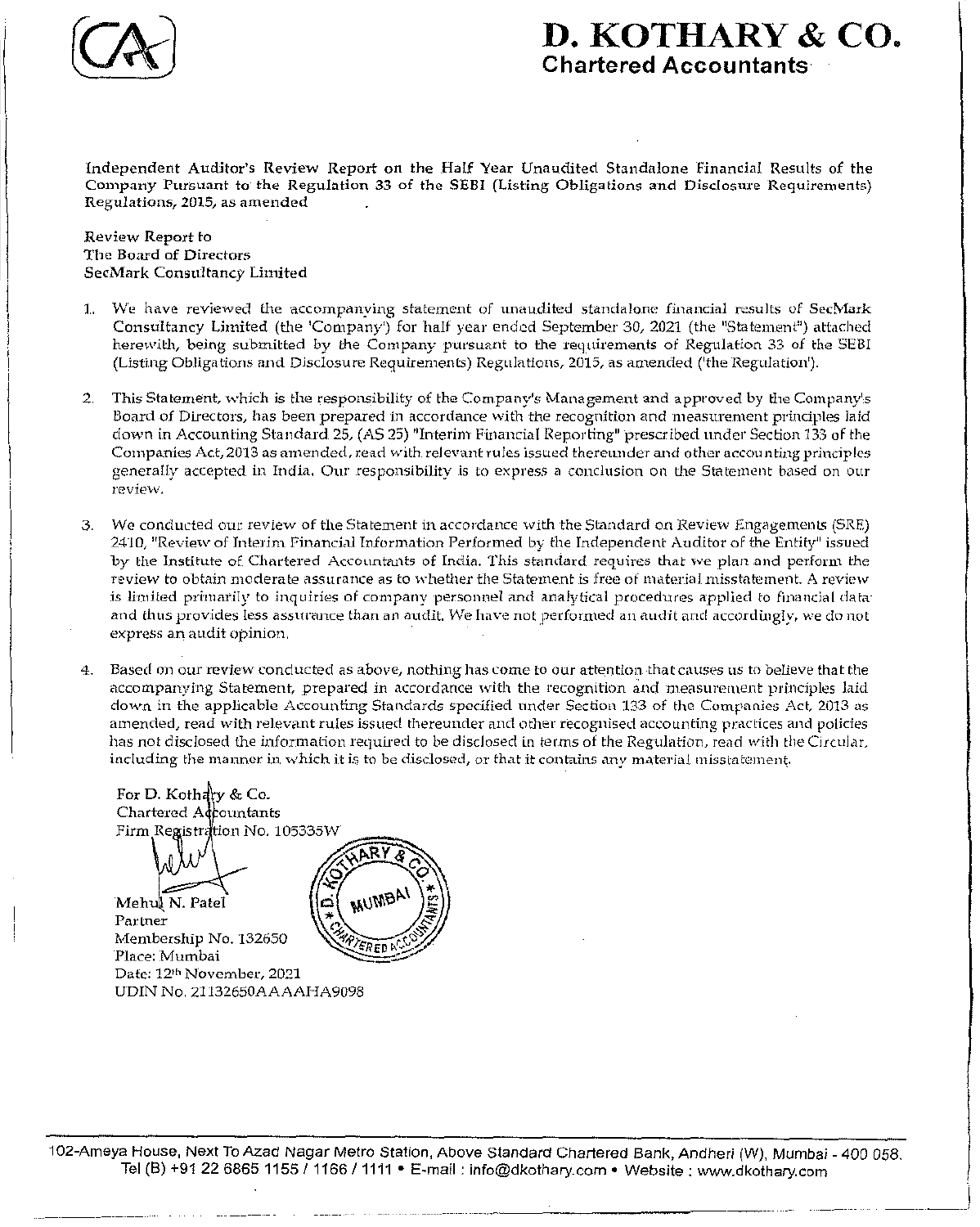

# D. KOTHARY & co. Chartered Accountants

Independent Auditor's Review Report for the Half Year Unaudited Consolidated Financial Results of the Company Pursuant to the Regulation 33 of the SEBI (Listing Obligations and Disclosure Requirements) Regulations, 2015, as amended

Review Report to The Board of Directors SccMark Consultancy limited

- 1. We have reviewed the accompanying Statement of unaudited Consolidated Financial Results of SecMark Consultancy Limited ("the Parent"), which includes its subsidiary (the Parent and its subsidiary together referred to as 'the Group'), for the half year ended 30<sup>th</sup> September, 2021 (the "Statement") attached herewith, being submitted by the Parent pursuant to the requirements of Regulation 33 of the SEBI (Listing Obligations and Disclosure Requirements) Regulations, 2015, as amended ('the Listing Regulation').
- 2. This Statement, which is the responsibility of the Parent's Management and approved by the Parent's Board of Directors, has been prepared in accordance with the recognition and measurement principles laid down in Accounting Standard 25, (AS 25) "Interim Financial Reporting" prescribed under Section 133 of the Companies Act, 2013 as amended, read with relevant rules issued thereunder and other accounting principles generally accepted in India read with the Circular. Our responsibility is to express a conclusion on the Statement based on our review.
- 3. We conducted our review of the Statement in accordance with the Standard on Review Engagements (SRE) 2410, "Review of Interim Financial Information Performed by the Independent Auditor of the Entity" issued by the Institute of Chartered Accountants of India. A review of interim financial information consists of making inquiries, primarily of persons responsible for financial and accounting matters, and applying analytical and other review procedures. A review is substantially less in scope than an audit conducted in accordance with Standards on Auditing and consequently does not enable us to obtain assurance that we would become aware of all significant matters that might be identified in an audit. Accordingly, we do not express an audit opinion.

We also performed procedures in accordance with the Circular issued by the Securities and Exchange Board of India under Regulation 33(8) of the SEBI (Listing Obligations and Disclosure Requirements) Regulations, 2015 as amended, to the extent applicable.

- 4. The Statement includes the results of following entities: Parent Company
	- i) SecMark Consultancy Limited

## Subsidiary

- i) Market on Cloud Private Limited.
- 5. The consolidated unaudited financial results include the interim financial statements/ financial  $information/$  financial results of a subsidiary which have not been reviewed by their auditors, whose interim financial results/information reflect total assets of Rs. 1.06 lakhs 30th / 30th



" اخال الماضي المجازية العالمية بن المجازية المستخدمة المجازية المجازية المجازية المجازية المجازية المجازية ال<br>102-Ameya House, Next To Azad Nagar Metro Station, Above Standard Chartered Bank, Andheri (1999) 400 058. Tel (B) +91 22 6865 1155 / 1166 / 1111 • E-mail: Info@dkothary.com • Website: www.dkothary.com